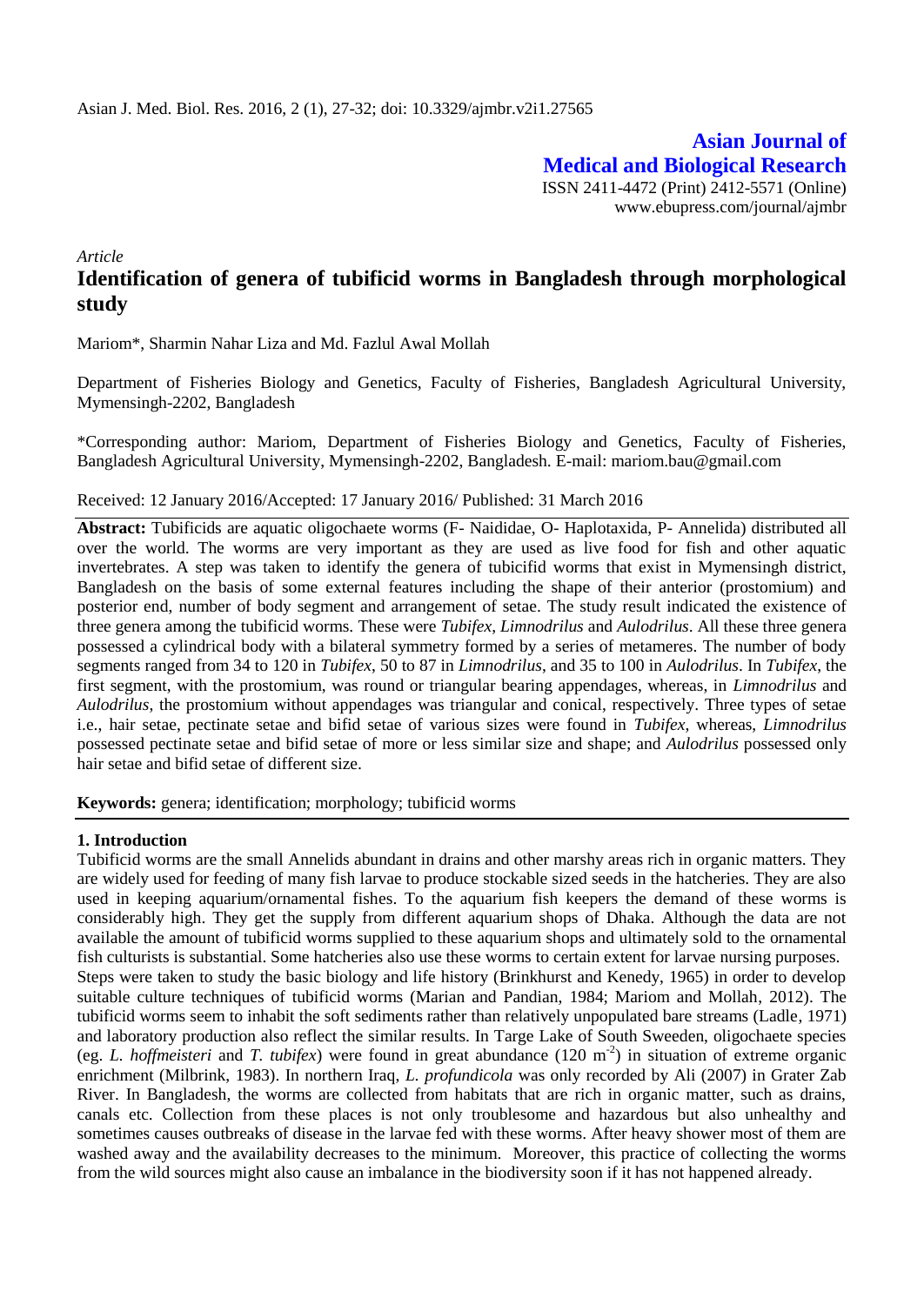Though, some works specially on taxonomy and biology of tubificid worms have been done by some researchers, but relatively less work has been done on the identification of genera of tubificid worms. So, it remains as an important aspect to conduct research to see how many genera make the group tubificid. From the literature search it is presumed that genera like *Tubifex*, *Limnodrilus*, *Branchiura*, *Aulodrilus* etc. might be the major representatives of the family Naididae in Bangladesh. If so, identification of each of the genus is of special importance. A particular genus may exhibit higher or lower growth rate needing some changes in media composition and management matters. And thus, culture of one genus may prove to be more profitable than the others. Since aquaculture is an industry, the question of profit and loss obviously arises well ahead of any other considerations. The research work was therefore conducted to find out the existing genera of tubificid worms.

#### **2. Materials and Methods**

#### **2.1. Research site and duration**

The experiment was conducted in the laboratory of the department of Fisheries Biology and Genetics under the Faculty of Fisheries, Bangladesh Agricultural University (BAU), Mymensingh during the period of January 20l4 to June 20l5.

#### **2.2. Working procedure**

To identify the existing genera of tubificid worms, samples were collected from different drains of Mymensingh region and taken to the Mini Hatchery and Breeding Complex of the Faculty of Fisheries. Then the samples were cleaned using running water. The cleaned specimens were transferred to a petridish with clear water and kept for some time. The live specimens were taken on slide and smoothly covered with cover slip so that the worms were not crushed. Then the worms were observed under high power microscope (OLYMPUS-CX21, Japan) and several snaps of different positions were taken using the camera of the microscope. This procedure was repeated several times to get the desired criteria used for identification. On the basis of the morphological characters found from these photographs their genera were identified according to Bonomi and Erseus (1984).

### **3. Results and Discussion**

Tubificid worms are the most common aquatic oligochaeta in freshwater habitats. The study indicated the existence of three genera i.e., *Tubifex*, *Limnodrilus* and *Aulodrilus* among the tubificid worms. These three genera of tubificid worms were identified depending on their external features including the shape of their anterior (prostomium) and posterior end, number of body segment and arrangement of setae. A brief description of each of these three genera is given below.

#### **3.1.** *Tubifex*

*Tubifex* spp. like all oligochaetes, had a segmented body. The number of body segments ranged between 34 and 120 (Holmquist, 1983). The first segment, with the prostomium, carried the mouth. This first segment had appendages. The prostomium was round or triangular (Figure 1a). The terminal pointed segment contained the anus (Figure 1b). The periostomium was free of setae in *Tubifex* which appeared on segment II (Figure 1c). Each body segment had four bundles of setae, two in dorso-lateral and two in ventro-lateral position (Figures 1d and 1e). The dorsal and ventral setae of each segment were different in terms of their shape (Bouche *et al.*, 1999). There were two types of dorsal setae: pectinate setae and hair setae. The hooks at the end of the pectinate setae formed combs, with the two exterior larger than the interior teeth. The hair setae were adorned with fine elements, named serrations (Figure 1d). All ventral setae were of one type and all had bifid tips (Figure 1e). The number of setae in the dorsal and ventral bundles varied between individuals, but the number of setae always decreased from the front to the rear of the body (Chapman and Brinkhurst, 1986). The bundles on the anterior segments contained 2-4 pectinate setae, 1-3 hair setae and 2-4 bifid setae, while the dorsal and ventral bundles on the posterior part of the body had only a single seta. Hair setae disappeared and pectinate setae became bifid toward the posterior end. All posterior setae were of the bifid type. The size of the setae (bifid, pectinate and hair) changed along the body, as a function of its diameter. They became much larger between segments II and V, then remained at the same size up to the clitellum (segments X, XI and XII), thereafter gradually becoming smaller (Bouche *et al.*, 1999). The size of hair setae was 2-4 times larger than those of the pectinate setae.

The shape, number and distribution of the chaetae constitute taxonomic criteria in oligochaetes (Bouche *et al.*, 1999 and Holmquist, 1983). *Tubifex* spp. was a slender worm that may grow up to 20 cm in length. Among three genera of tubificid worms, *Tubifex* is larger than other two genera. Three types of setae were found in *Tubifex spp*.: hair setae, pectinate setae and bifid setae. The size of setae varied which is also shown by Bouche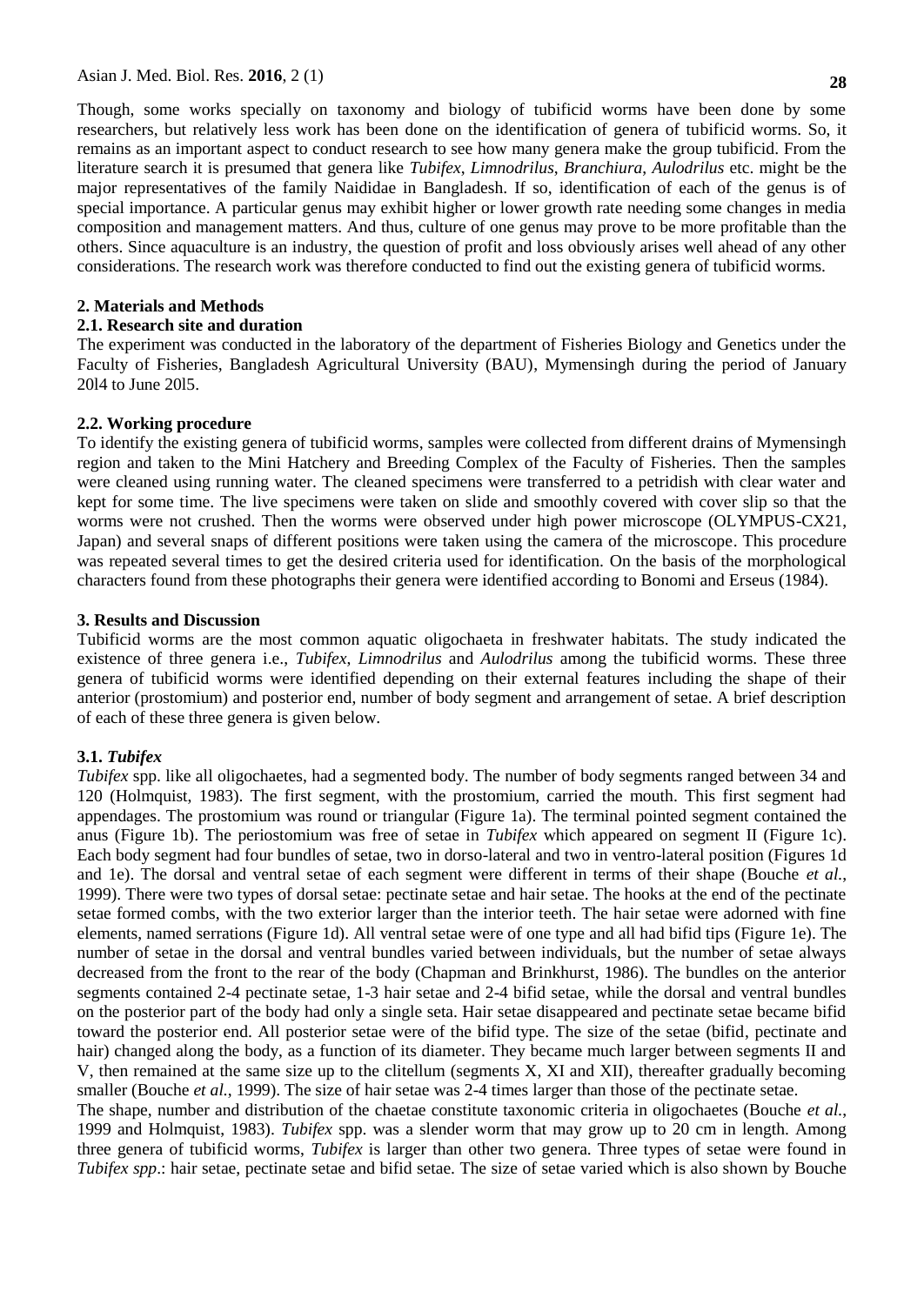*et al.* (1999). Chaetae are important in the taxonomy of aquatic oligochaetes; which are the only identification criterion for oligochaetes those are not sexually mature (Steinlechner, 1987).



**Figure 1. The morphology of** *Tubifex* **a) First segment showing triangular prostomium (P); b) Terminal segment bearing anus; c) Second segment showing periostomium (Pe); d) Setae in dorso-lateral position (HC- hair setae, PC- pectinate setae), e) Setae in ventro-lateral position (BC- bifid setae).**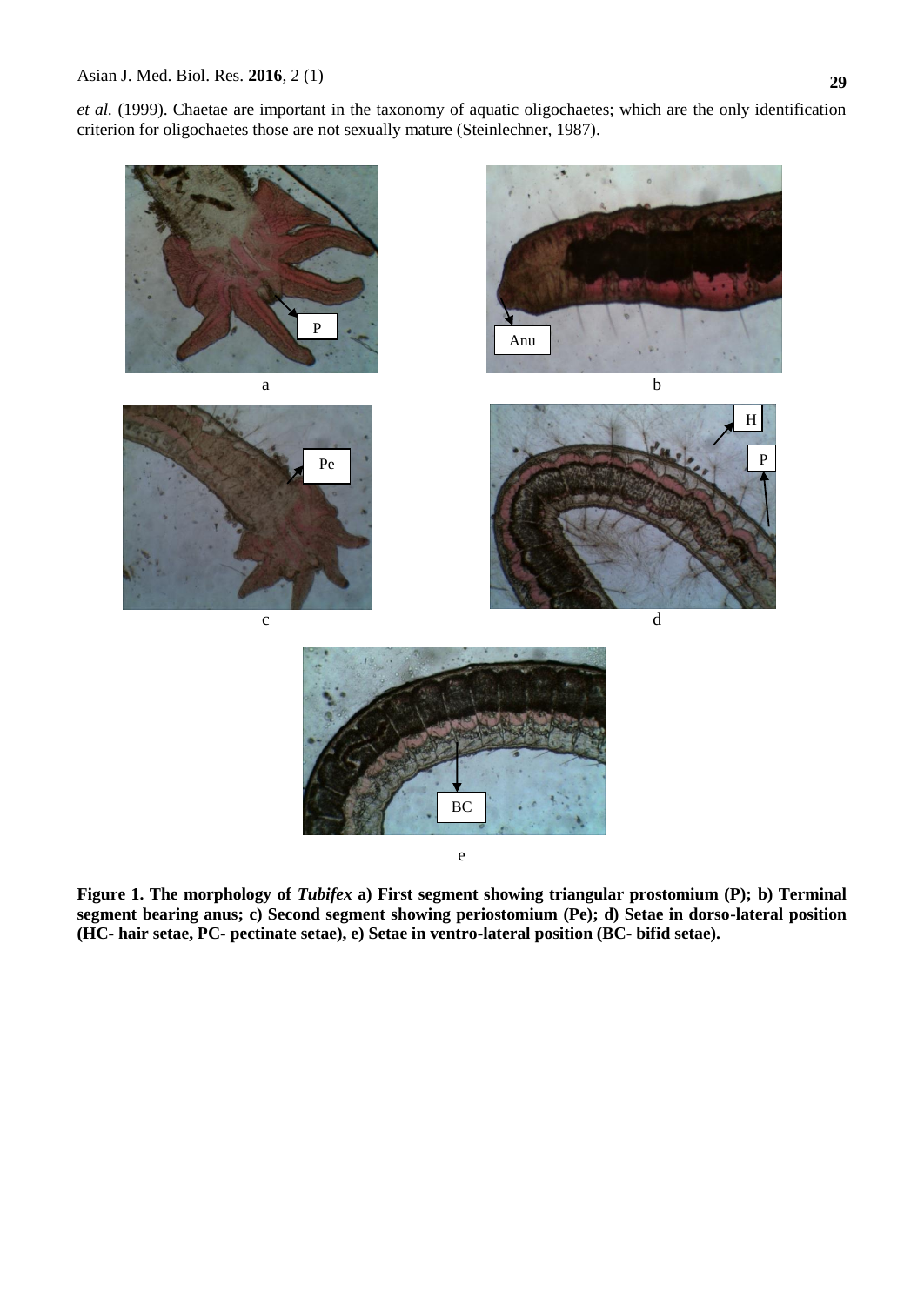

**Figure 2. The morphology of** *Limnodrilus* **a) The segmented and slender worm; b) Anterior end showing prostomium; c) Posterior end bearing anus; d) Arrangement of setae (BC-bifid setae).**



**Figure 3. The morphology of** *Aulodrilus* **a) Anterior end showing prostomium; b) Posterior end bearing anus; c) Anterior dorsal bundles with hair setae (HC) and bifid setae (BC); d) Anterior ventral setae.**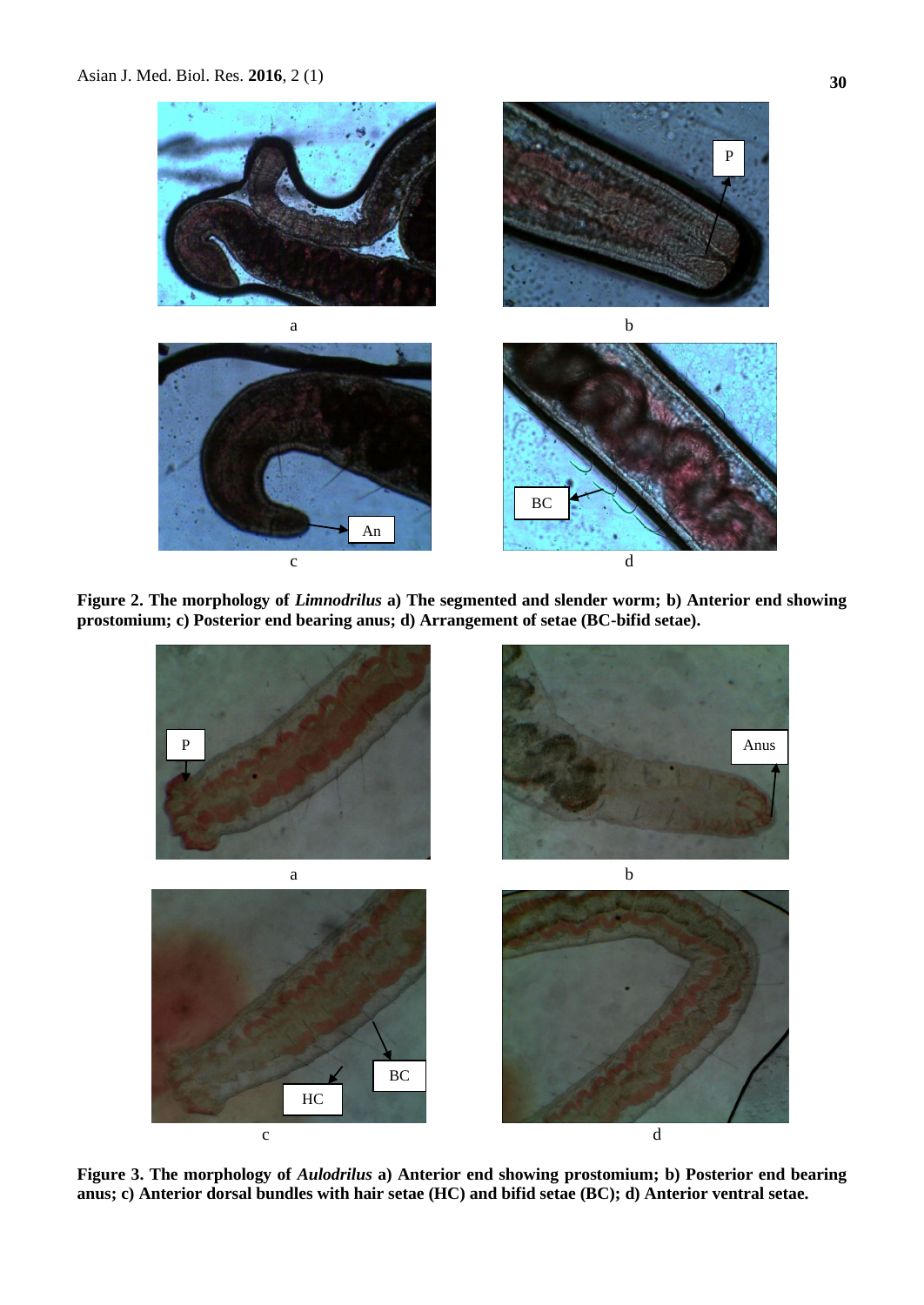**31**

# **3.2.** *Limnodrilus*

*Limnodrilus* spp*.* had segmented slender (Figure 2a) body ranged from 50 to 80 segments. Brinkhurst and Jameison (1971) reported that the number of body segment ranged between 50 and 90. The body wall of *Limnodrilus* was smooth with an average length of about 42 mm, with 87 segments (Jaweir, 2011). The first segment which carried the mouth was also called prostomium but had no appendages like tubificid worms (Figure 2b). The shape of prostomium was triangular. The last segment carried a pointed anus (Figure 2c). *Limnodrilus* spp. in general were tubificid worms without hair setae and with most anterior setae bifid (Figure 2d). Posterior parts of the worms contained pectinate setae. The dorsal and ventral setae were quite similar in shape, but decreased numerically toward the posterior end. All setae, dorsal and ventral, were of about equal length. Usually, 5-7 setae in dorsal bundles, and 4-6 in ventral bundle were observed. The region dissimilarity of setae was noticed only in *L. udekemianus* by Jaweir (2011), where the anterior bundles had setae with upper tooth thicker and at least twice as long as the lower, bent almost at a right angle and the posterior setae with equal teeth. Clitellum was found in segment XI. Two types of setae were found: pectinate and bifid setae. All setae were quite similar in shape. Timm (2009) also reported that, all setae whether dorsal or ventral, are of about equal length.

# **3.3.** *Aulodrilus*

*Aulodrilus* spp. had smooth body surface with segment number ranging from 35 to 100. According to Jaweir (2011), the worms had an average length of about 9 mm, with the body comprising 88 segments. The body length of *Aulodrilus* ranged between 2 and 28 mm. Timm (2009) recorded length to range only between 5 and 12 mm; While Brinkhurst (1971) recorded it to be between 2 and 23 mm. The prostomium was short and conical in shape (Figure 3a). Like *Limnodrilus*, the prostomium of *Aulodrilus* had no appendages. Rounded last segment was anus (Figure 3b). The dorsal bundles were with hair and bifid setae, but no pectinate setae, present (Figure 3c). The anterior dorsal bundles of segments II-III were composed of 4 setae, in addition to one small simple pointed seta. Segments IV-VII appeared with 1-2 hair setae and 4-5 bifid crotchets (Figure 3c), all setae from II-VII, with upper tooth being shorter and thinner than the lower one. Beyond segment VII, usually from IX, the bifid setae were oar-shaped; their tips rounded and sometimes were slightly bifid. These setae, 2-3 per bundle, occurred in all bundles up to the end of the body. The anterior ventral setae, with 4-6 crotches (less in the posterior region), had their upper tooth shorter than the lower one (Figure 3d), diverting under a cute angle, and had distal modulus.

In *Aulodrilus*, two types of setae were found: hair setae and bifid setae. The size of setae varied. This species is characterized by the presence of oar-shaped setae in the dorsal bundle, beyond segment VII, and the absence of hair setae in the first few bundles (Brinkhurst and Jameison, 1971).

All the three genera of tubificid worms (*Tubifex*, *Limnodrilus* and *Aulodrilus*) possessed a cylindrical body with a bilateral symmetry formed by a series of metameres. The identification of genera of tubificid worms was important for uniform production of tubificid worms. Some works regarding the identification of tubificid worms were done by some researchers abroad. In Lake Constance, 14 species of tubificid were reported by Steinlechner (1987). Similar study was done by Brinkhurst (1971) where he recorded 32 species of oligochaetes under the family of Tubificidae. Present study indicated that, *Tubifex*, *Limnodrilus* and *Aulodrilus* etc. might be the major representatives of the family Naididae in Bangladesh.

# **4. Conclusions**

Pure culture with a particular genus may prove to be more profitable than the others. In this context, identification of three genera i.e. *Tubifex, Limnodrilus and Alodrilus* can be stated as a landmark toward development of sustainable culture technique for tubificid worms.

# **Conflict of interest**

None to declare.

# **References**

- Ali LAQ, 2007. A study of macroinvertebrates community in the middle sector of Greater Zab River, Iraq. Ph.D. Thesis, College of Science for Women, University of Baghdad, Iraq.
- Bonomi G and C Erseus, 1984. Aquatic oligocheata. Proceedings of the second International Symposium on aquatic oligocheate biology, held in Pallanza, Italy, September 21-24, pp. 240.
- Bouche ML, BR Sylvie and G Vernet, 1999. A light and scanning electron microscope study of the morphology of the chaetae of *Tubifex tubifex* in a non-polluted medium. Hydrobiologia, 411: 39-44.